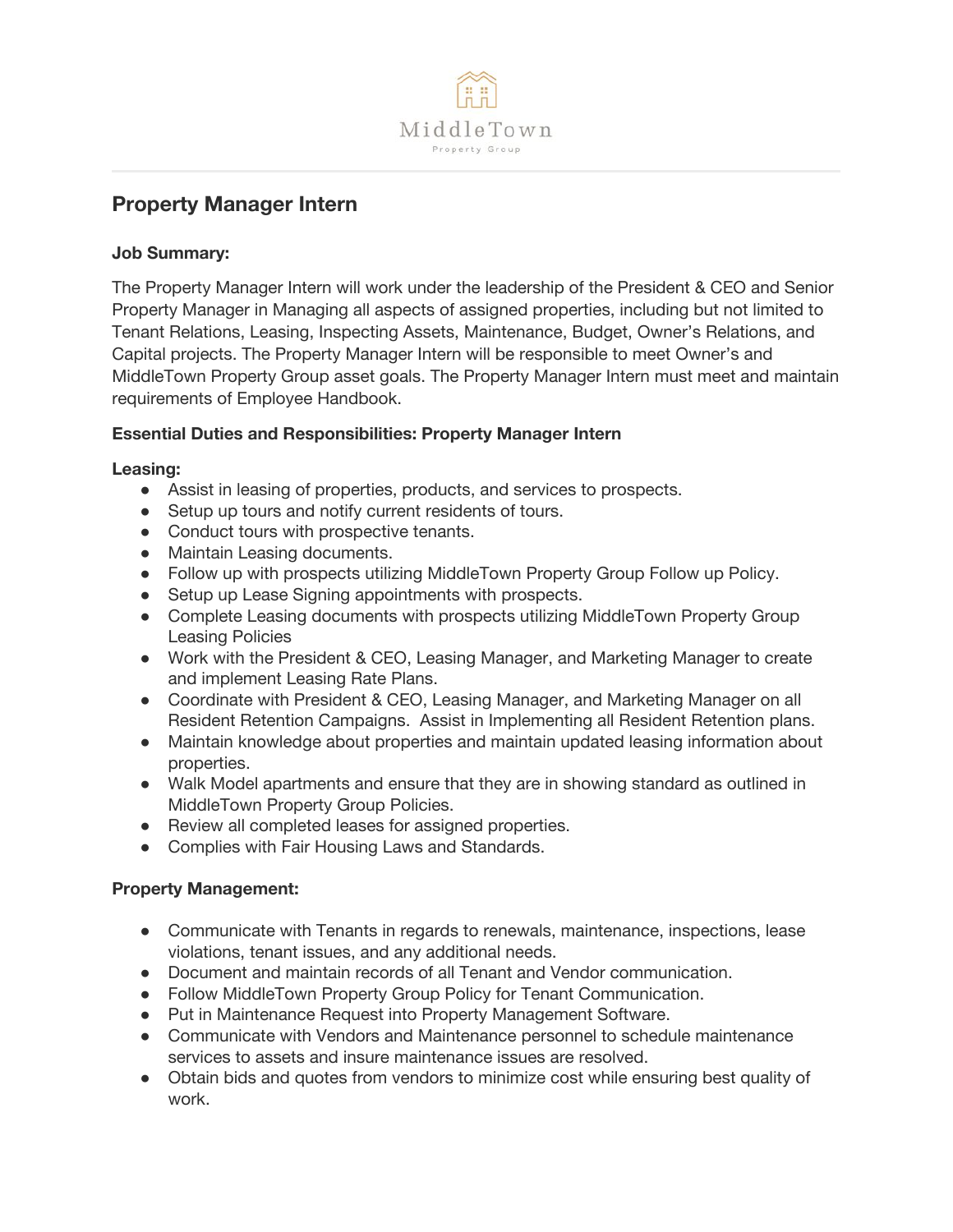

- Manage Capital Expense projects in accordance to MiddleTown Property Group Policies.
- Inspect and follow up with vendors during Capital Expense projects to verify projects comply with scope, meet's MiddleTown Property Group and Property Owners Expectations, and stay on contract outlined time and costs.

#### **Job Description: Property Manager Intern**

- Obtain approval of maintenance and capital expense following MiddleTown Property Group Policy and Owner's Agreement.
- Maintain Properties Appearance, in accordance to MiddleTown Property Group Policy.
- Collect Rent Payments from Tenants
- Verify Monthly Rent Roll is correct and that all charges are applied.
- Setup proper scheduled billing in Property Management Software.
- Follow up on Tenants with Past Due Rent Balances. Follow MiddleTown Property Group Delinquency procedures.
- Complete Eviction Process in accordance to local law and MiddleTown Property Group Policy.
- Represent Property in court for Eviction processes.
- Work with attorney for Eviction process.
- Work with Collection agency for Tenant unpaid balances.
- Collect any miscellaneous income as outlined in MiddleTown Property Group Policy.
- Complete Move in and Move Out Inspections in accordance to MiddleTown Property Group Policy.
- Verify that Vendor's complete all Make Ready processes based on MiddleTown Property Group Policy.
- Prepare Move In Packets for new Tenants.
- Follow up with Tenants upon move in to verify Tenant needs are meet.
- Complete Quarterly Inspections as outlined by MiddleTown Property Group Policy.
- Apply damage charges or verify damage charges are applied to residential accounts
- Send out Final Account Statements.
- Collect damage charges, follow up with inquiries in regards to damage charges.
- Follow up with tenants or past tenant on damage charges due by phone, email, and Complete weekly interior and exterior inspections as outlined by MiddleTown Property Group Policy.
- Complete Vacant unit inspections and decommissioned unit inspections as outlined by MiddleTown Property Group Policy.
- Complete Pet Audit and Inspections.
- Work with the President & CEO to prepare yearly Property budgets.
- Work with the President & CEO to identify future Capital Projects for properties to extend life of asset and maximize revenue potentials.
- Work with the President & CEO to prepare Capital Expense Property budgets.
- Present Yearly Property Budgets and Capital Expense budgets to owners.
- Put in Yearly Budget in Property Management Software